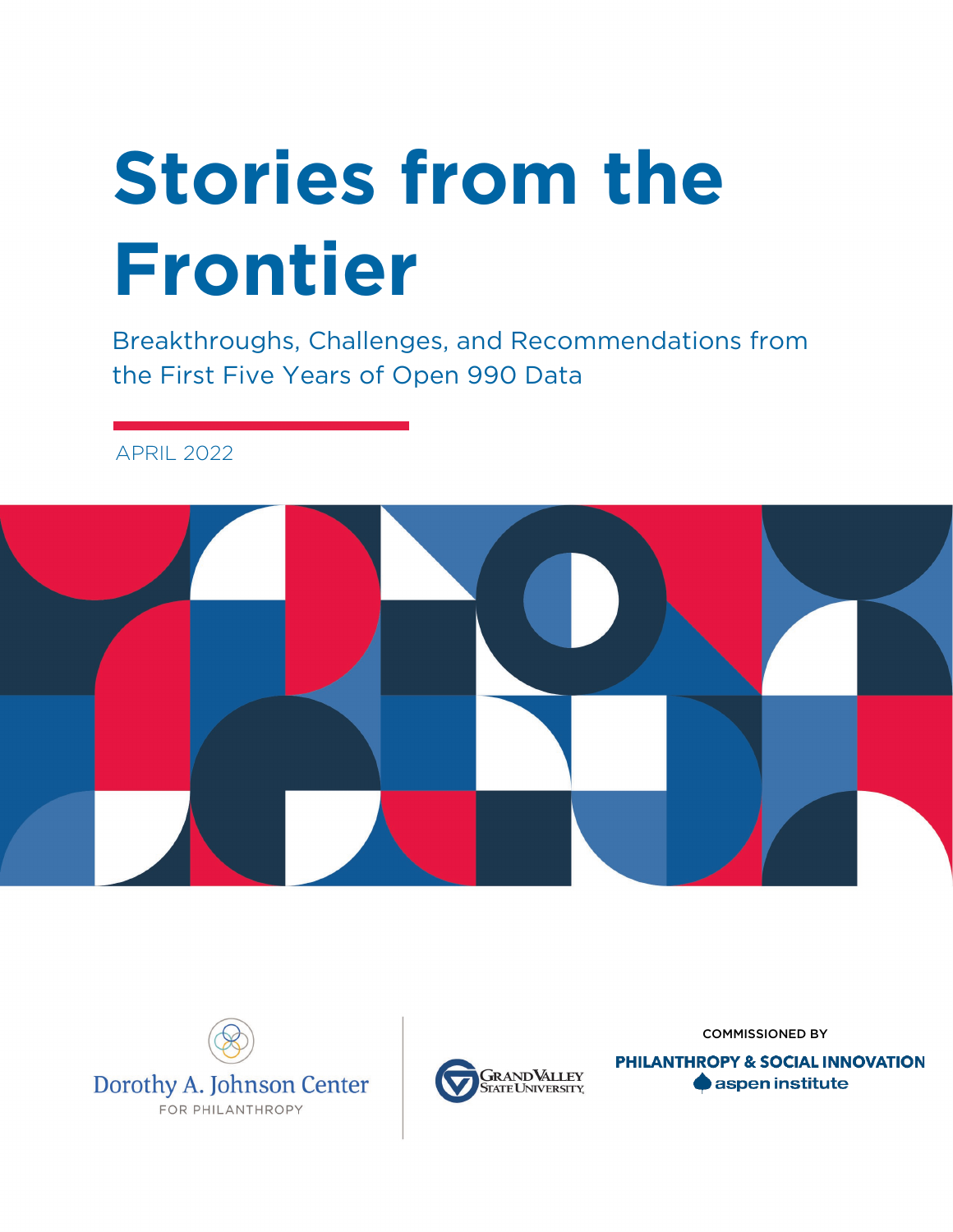#### Prepared For

The Aspen Institute's Program on Philanthropy & Social Innovation

Washington, DC

#### Project Team

Jeff Williams, Director, CDRL Trish Resurreccion Abalo, Research Associate

Dorothy A. Johnson Center for Philanthropy at Grand Valley State University

Grand Rapids, MI

#### Suggested Citation

Williams, J. & Abalo, T. R. (2022, April). *Stories from the frontier: Breakthroughs, challenges, and recommendations from the first 5 years of Open 990 data.* A collaboration of the Dorothy A. Johnson Center for Philanthropy at Grand Valley State University and the Program on Philanthropy & Social Innovation of the Aspen Institute.

#### Acknowledgments

The Johnson Center and Aspen Institute would like to thank the following individuals who shared their expertise and time as part of this effort:

- All of the people that offered their comments and reflections in an interview with the project team, including:
	- o Chris Taggart and Rebecca Lee, OpenCorporates
	- o Jacob Fenton, Journalist
	- o Jacob Harold, Candid
	- o James Sheehan and Charlotte McCary, New York State Department of Law
	- o Jesse Lecy, Arizona State University
	- o Jon Durnford, DataLake
	- o Magda Guillen Swanson and Vicky Kelberer, Vanguard Charitable
	- o Nathan Dietz, University of Maryland
	- o Sheila Krumholz and Anna Massoglia, OpenSecrets
	- o Woodrow Rosenbaum, GivingTuesday
- Serena Lai, Victoria Miller, and Krizia Pascuccio, William Randolph Hearst Fellows at the Aspen Institute, for their assistance in gathering and vetting the use cases
- Members of the Aspen Institute's Nonprofit Open Data Collective for their multiple suggestions of resources for the appendix and use cases, as well as encouragement and review of the early conclusions
- The Bill & Melinda Gates Foundation for their support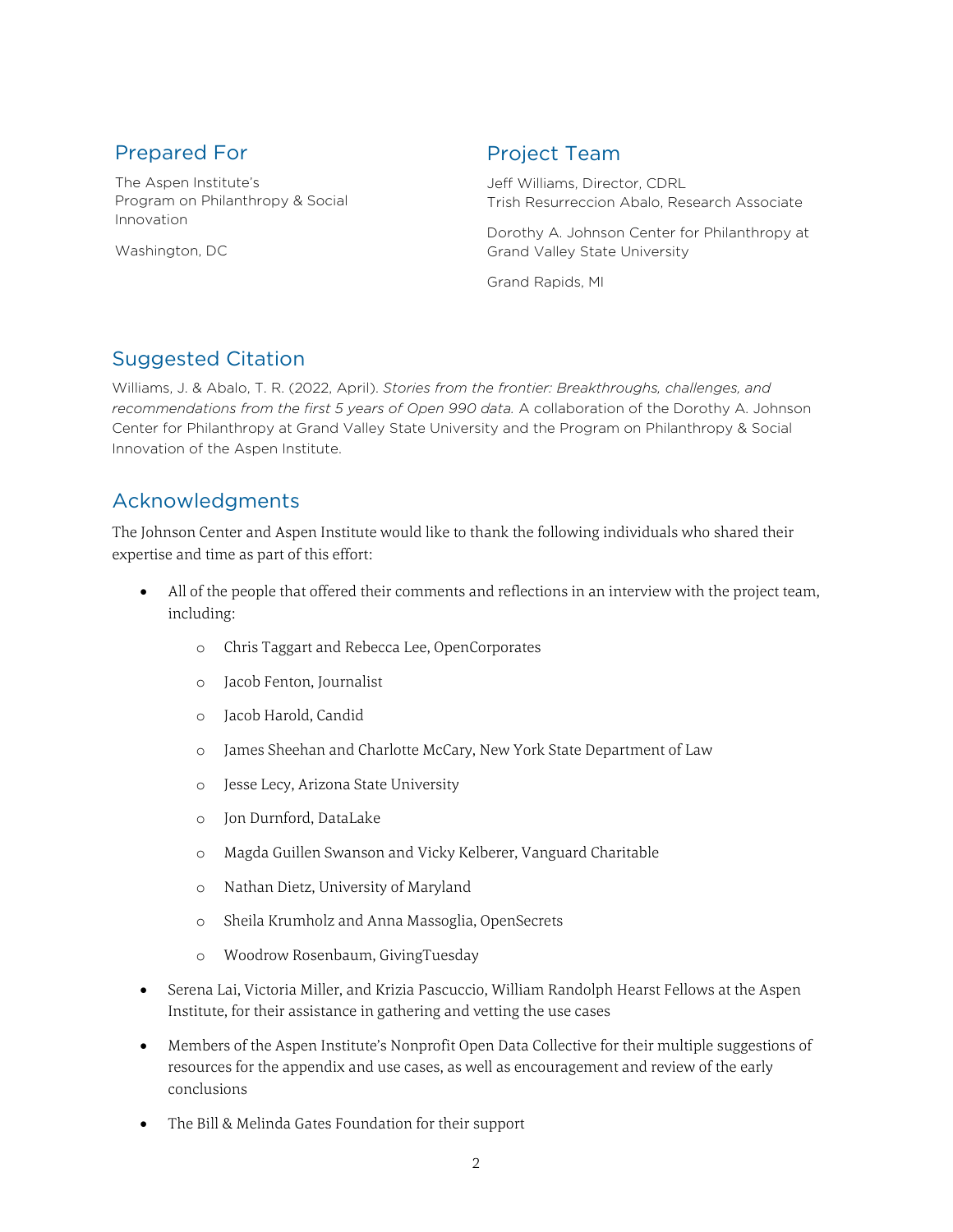#### Dorothy A. Johnson Center for Philanthropy

The Dorothy A. Johnson Center for Philanthropy at Grand Valley State University was established in 1992 with support from the W.K. Kellogg Foundation. Our mission is to be a global leader in helping individuals and organizations understand, strengthen, and advance philanthropy, resulting in a smart, adaptive sector that helps create strong, inclusive communities.

We put research to work with and for professionals across the country and the world. Through professional education offerings; research, evaluation, and consulting services; and bold thinking to advance the field, we support a philanthropic ecosystem defined by effective philanthropy, strong nonprofits, and informed community change.

> 201 Front Ave SW, Suite 200 Grand Rapids, MI 49504 616-331-7585 // [jcp@gvsu.edu](mailto:jcp@gvsu.edu)

#### johnsoncenter.org

Dorothy A, Johnson Center FOR PHILANTHROPY

#### The Aspen Institute's Program on Philanthropy & Social Innovation

Grantmaking foundations, nonprofit organizations, social enterprises and publicprivate partnerships offer lasting solutions to societal challenges. They are at the heart of civil society. The Program on Philanthropy and Social Innovation (PSI) seeks to inform and maximize the impact of these social sector actors through leadership development initiatives, convenings, and communications so that each can contribute to the good society at home and abroad.

PSI's Nonprofit Data Project strengthens the work of nonprofits on the ground, enhances transparency, and provides critical information and knowledge to those who work for and with nonprofits such as donors, government officials, members of the public, charity regulators, and scholars.

PSI is deeply grateful to the Bill & Melinda Gates Foundation for its support of this report.

For information on PSI's Nonprofit Data Project, contact Cinthia Schuman Ottinger at cinthia.schuman@aspeninstitute.org.

> The Aspen Institute 2300 N St. NW, Suite 700 Washington, DC 20037

[https://www.aspeninstitute.org/programs/](https://www.aspeninstitute.org/programs/program-on-philanthropy-and-social-innovation-psi/) [program-on-philanthropy-and-social](https://www.aspeninstitute.org/programs/program-on-philanthropy-and-social-innovation-psi/)[innovation-psi/](https://www.aspeninstitute.org/programs/program-on-philanthropy-and-social-innovation-psi/)

www.aspeninstitute.org

#### PHILANTHROPY & SOCIAL INNOVATION **A** aspen institute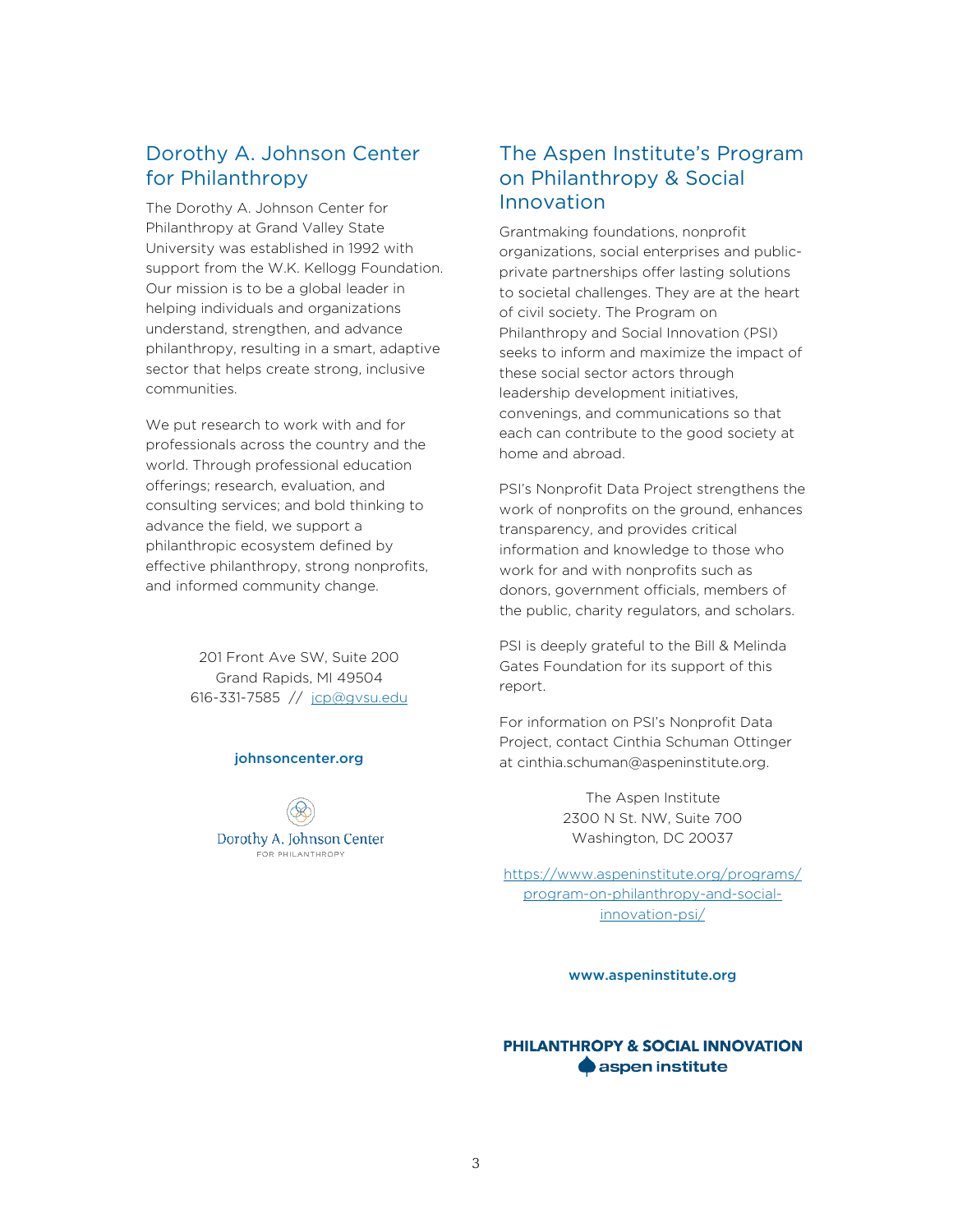## **Table of Contents**

| The IRS can take essential steps to improve the utility, consistency, and accessibility of the existing Open |
|--------------------------------------------------------------------------------------------------------------|
| Provide support for the IRS tax-exempt staff - especially the data processing team.  15                      |
|                                                                                                              |
|                                                                                                              |
|                                                                                                              |
|                                                                                                              |
|                                                                                                              |
|                                                                                                              |
|                                                                                                              |
|                                                                                                              |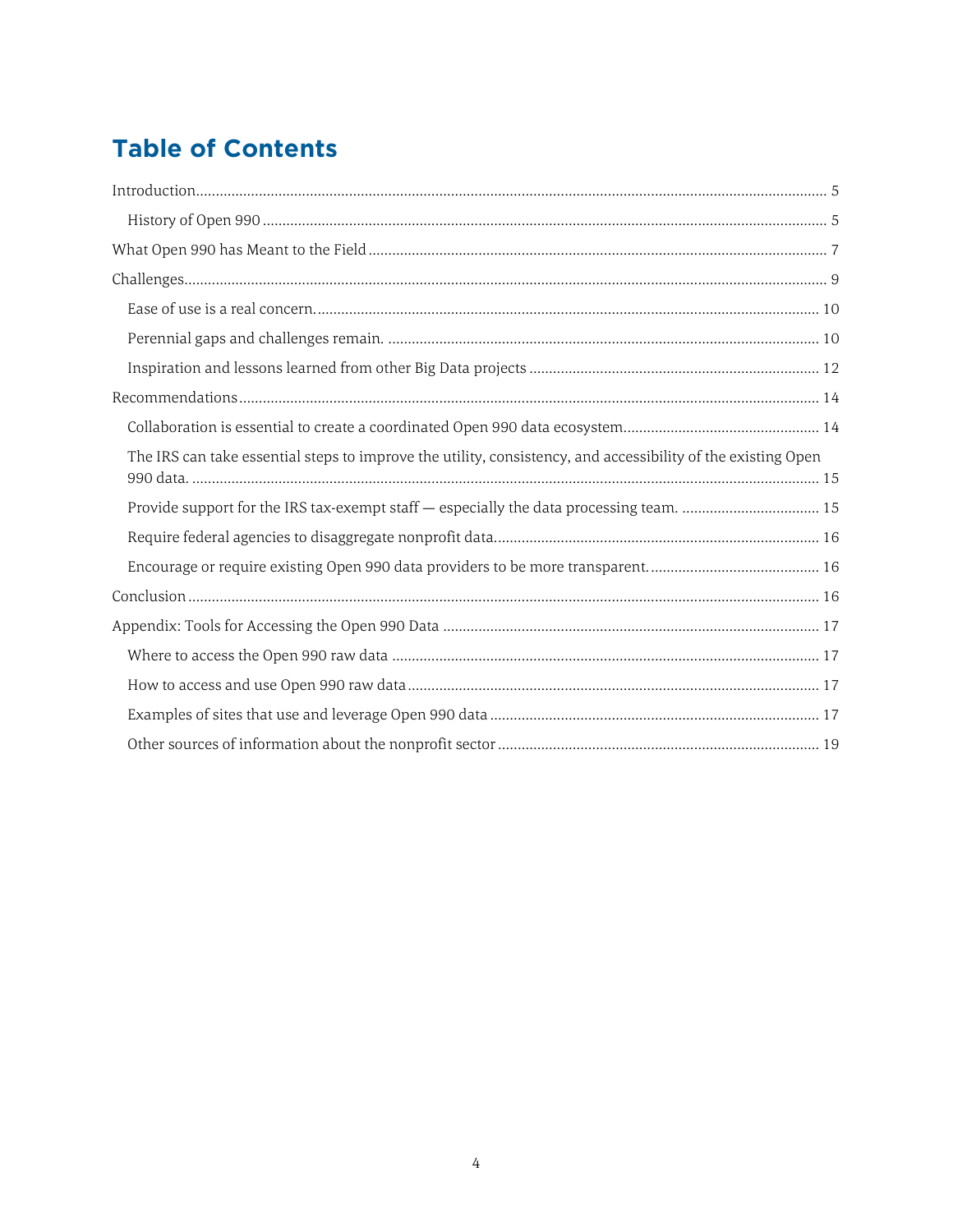## <span id="page-4-0"></span>**Introduction**

Open data projects have been in existence for decades, especially as the amount of data stored on computers throughout the world has skyrocketed. Accessibility to that data is at the heart of these efforts, as public and private entities work to make data freely available and useful to the public. Also critical is the role that freely available data in general — and public or government data in particular — play in accountability and transparency in government, as well as increasing both public participation and public awareness. As one interviewee noted, "Data makes it clear that the earth rotates around the sun — not the sun around the earth. Data can lay plain the places where our worldview needs to change."

**The Open 990 Project of the Aspen Institute and its partners represents a giant leap forward, providing nonprofits a connected, data-informed future.** After only five years, there are compelling examples available from individuals, nonprofits, and collaboratives alike of how the Open 990 Project is seeding and empowering change throughout the nonprofit sector. A large number of websites, projects, researchers, governments, and companies are now using IRS Forms 990, 990-EZ, and 990-PF data (hereafter, "990 data") to redesign how they work and how they engage with stakeholders.

The Dorothy A. Johnson Center for Philanthropy (Johnson Center) at Grand Valley State University (GVSU), in partnership with the Philanthropy & Social Innovation team at The Aspen Institute, is pleased to share:

- curated examples of current use cases from the Open 990 Project,
- a review of structural considerations for open data projects,
- inspirational and cautionary tales from other open data projects, and
- recommendations for ensuring a vibrant and collaborative future for the Open 990 Project.

*Data makes it clear that the earth rotates around the sun — not the sun around the earth. Data can lay plain the places where our worldview needs to change.*

#### <span id="page-4-1"></span>History of Open 990

Prior to 2016, the only source of raw data containing IRS Form 990 information was the IRS itself in the form of multiple CDs/DVDs released on a monthly basis and sold by the IRS for thousands of dollars. Because the raw data was provided in image files, only the largest organizations such as the Urban Institute's National Center for Charitable Statistics (NCCS), the Foundation Center, or GuideStar had the technical teams in place to convert the image files into machine-readable databases and spreadsheets at a cost of close to \$2 million<sup>[1](#page-4-2)</sup> each year. Because of the time and computing power needed to process the images, even the largest data organizations were selective in choosing the size of nonprofits and the portions of the IRS Form 990 to regularly convert into usable formats for researchers, regulators, and the public. For example, for many years NCCS provided the 990 Core files which contained selected and cleaned financial and governance information from the 990 forms.

<span id="page-4-2"></span><sup>&</sup>lt;sup>1</sup> Estimated from: Simone Noveck, B., & Goroff, D. L. (2013, January). *Information for Impact: Liberating Nonprofit Sector Data*, p. 18. <https://www.aspeninstitute.org/publications/information-impact-liberating-nonprofit-sector-data/>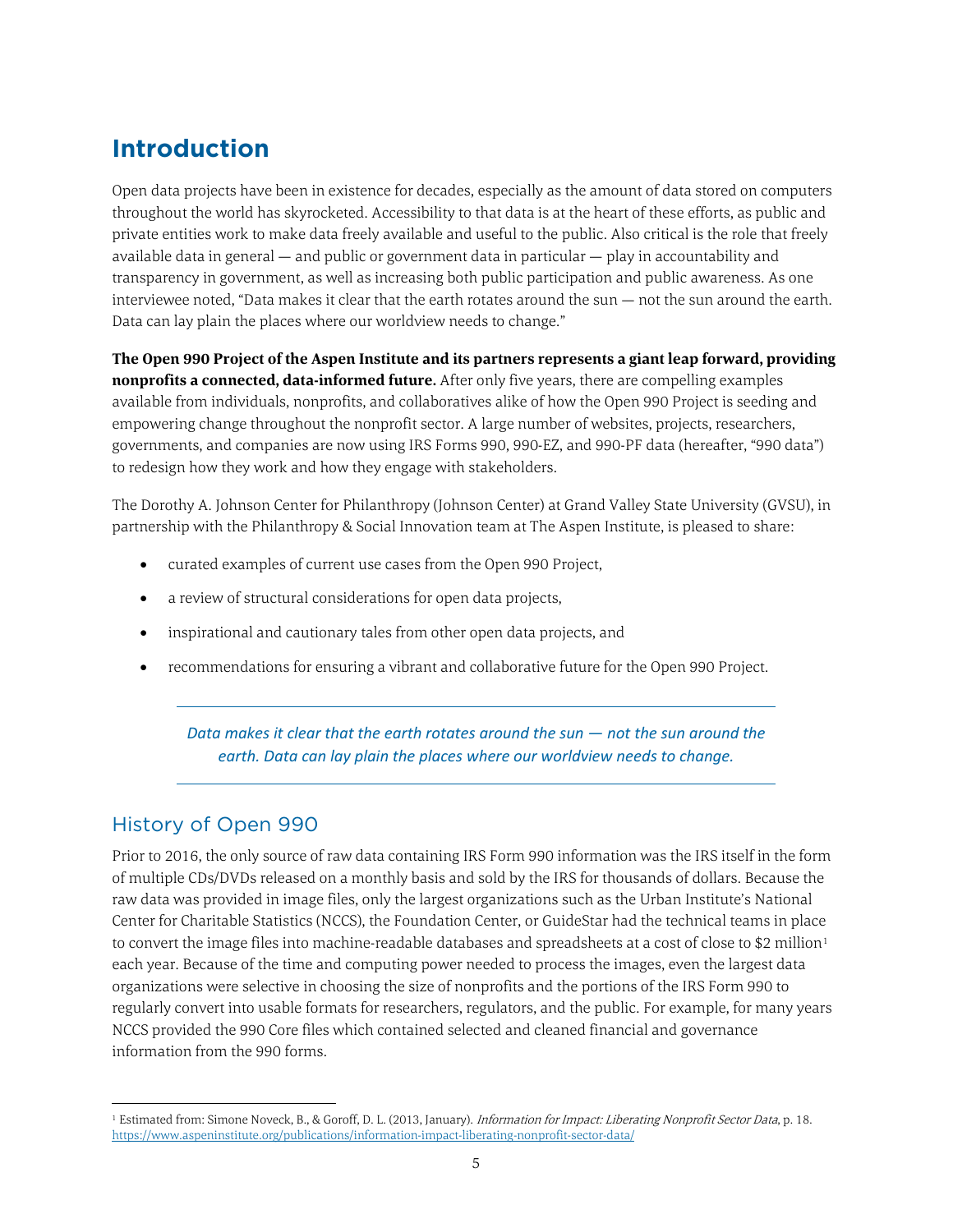Data were available, but not for every nonprofit, nor for every field contained on the 990 forms.

Building on the work of many pioneers in the field<sup>[2](#page-5-0)</sup> — particularly the Urban Institute and NCCS, which applied steady pressure to promote e-filing of IRS Form 990s with both state and federal regulators, including developing e-filing software for nonprofits — the Aspen Institute's Nonprofit Data Project<sup>[3](#page-5-1)</sup> began to tackle the problem of incomplete and hard-to-access nonprofit data. In 2011, it commissioned data experts, Beth Simone Noveck and Daniel L. Goroff, to study the Form 990. Their report, *Information for Impact: Liberating* Nonprofit Sector Data (2013),<sup>[4](#page-5-2)</sup> articulated the benefits of open 990 data for research and scholarship, for nonprofits themselves, and for transparency and accountability purposes (e.g., giving charity regulators better tools to fight charity fraud and abuse). Two key recommendations were a universal electronic filing (e-filing) requirement for all IRS Form 990 editions, as well as a call to require the IRS to release the data to the public for free and in machine-readable format. The authors described how the information contained in the 990s could be more useful if it were public and open:

*We argue that open 990 data may increase transparency for nonprofit organizations, making it easier for state and federal authorities to detect fraud, spur innovation in the nonprofit sector and, above all, help us to understand the potential value of the 990 data. … The sector deserves comprehensive and computable data that can be openly aggregated, searched, checked, and analyzed. (Noveck & Goroff, pp. 2–3)*

The recommendations from the 2013 report were actively promoted by the Aspen Institute's Nonprofit Data Project and its partners, including Guidestar, the Foundation Center, the Urban Institute's Center on Nonprofits and Philanthropy, the Lilly Family School of Philanthropy at Indiana University, and the Center for Civil Society Studies at Johns Hopkins University. The proposals resonated with the field and policymakers. By 2014, the report's primary recommendations appeared in President Obama's executive budget, a key Republican tax reform proposal, and a report from the U.S. Government Accountability Office. Notably, a successful federal lawsuit was filed by the open data advocacy group, Public.Resource.Org. Following this victory, news organizations such as The Washington Post and The Chronicle of Philanthropy quickly took advantage of the court's decision that forced the IRS to release Form 990 data via Freedom of Information Act requests. The IRS then engaged with members of the 990-user community to start testing data sharing formats. Finally, in June 2016,<sup>[5](#page-5-3)</sup> the IRS took the historic step of releasing to Amazon Web Services — for free — machine-readable data of every field on the 990, 990-EZ, and 990-PF series of forms and schedules. At the

<span id="page-5-0"></span> <sup>2</sup> Elizabeth Boris, Bill Levis, and Chuck McLean, to name a few of the leaders in these efforts.

<span id="page-5-1"></span><sup>3</sup> The Aspen Institute's Nonprofit Data Project was created in 2008 with funding from the C.S. Mott Foundation and the initial participation of Guidestar, the Foundation Center, the Urban Institute's Center on Nonprofits and Philanthropy, the Lilly Family School of Philanthropy at Indiana University, and the Center for Civil Society Studies at Johns Hopkins University. Working with members of the 990 data community, the project helped to spawn the Nonprofit Open Data Collective. These efforts help to strengthen the work of nonprofits on the ground, enhance transparency, and provide critical information and knowledge to those who work for and with nonprofits such as donors, government officials, members of the public, charity regulators, and scholars.

<span id="page-5-2"></span><sup>4</sup> <https://www.aspeninstitute.org/publications/information-impact-liberating-nonprofit-sector-data/> A second edition was published in September, 2013[, https://www.aspeninstitute.org/wp-](https://www.aspeninstitute.org/wp-%20content/uploads/files/content/docs/pubs/Information_for_Impact_Report_FINAL_REPORT_9-26-13.pdf)

[content/uploads/files/content/docs/pubs/Information\\_for\\_Impact\\_Report\\_FINAL\\_REPORT\\_9-26-13.pdf](https://www.aspeninstitute.org/wp-%20content/uploads/files/content/docs/pubs/Information_for_Impact_Report_FINAL_REPORT_9-26-13.pdf)

<span id="page-5-3"></span><sup>5</sup> [IRS opens up Form 990 data, ushering nonprofit sector into the age of transparency: Sunlight Foundation](https://sunlightfoundation.com/2016/06/16/irs-opens-up-form-990-data-ushering-nonprofit-sector-into-the-age-of-transparency/)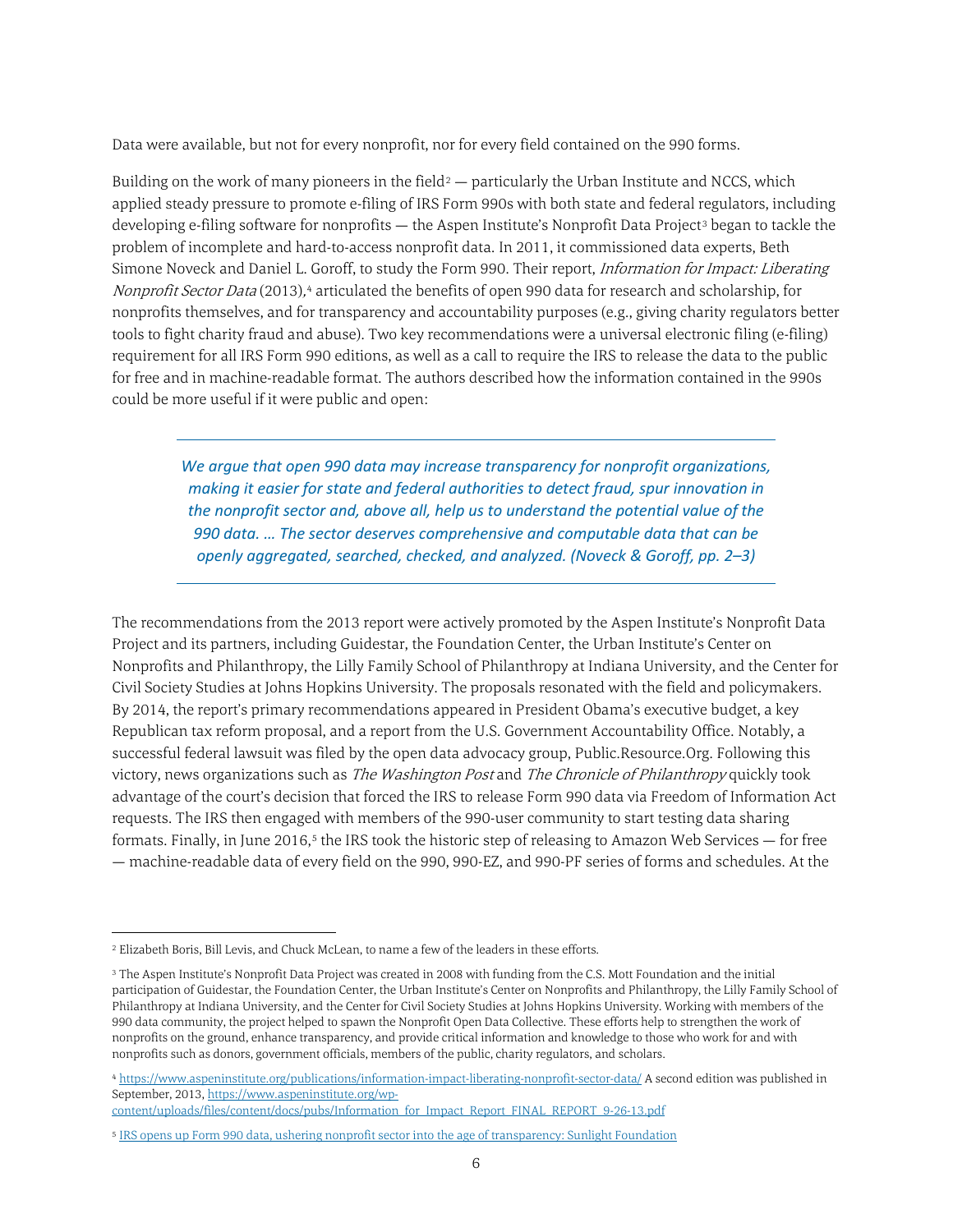time of release, this data feed represented only organizations that filed their returns electronically, which was about 60% of all nonprofit filers of those three forms.

While the IRS release of e-filed data was crucial, much work remained. A community of 990 data experts from across the country met at the Aspen Institute to hold "datathon" sessions that began the labor-intensive process of cleaning and converting e-filed 990 data into more accessible public spreadsheets. Furthermore, paper-filed tax forms still remained unavailable as open data, a fix that could only be achieved through legislation. Policy efforts by the Aspen Institute and partners continued, eventually resulting in the passage of bipartisan legislation, the Taxpayer First Act of 2019, which mandated e-filing for all nonprofits required to file returns, as well as releasing 990 data to the public in a machine-readable format for free by the IRS.

E-filing requirements for most organizations<sup>[6](#page-6-1)</sup> took effect in 2021. Form 990-EZ filers<sup>[7](#page-6-2)</sup> were granted an additional year to transition to mandatory e-filing, and most will be doing so in 2022[8](#page-6-3). In late 2021, the IRS announced that it would "no longer update the Form 990 Series data on Amazon Web Services."[9](#page-6-4) Instead, the IRS will make this data available solely on its ow[n Tax Exempt Organization Search webpage.](https://www.irs.gov/charities-non-profits/tax-exempt-organization-search)

Roughly ten years after the 2013 report, collective action has realized a key portion of the vision: the 990 data have been liberated.

### <span id="page-6-0"></span>**What Open 990 has Meant to the Field**

By nature, open data projects like Open 990 are massively collaborative endeavors — and it is from these collaborations that they get their strength and maximize their impact. As Markets for Good noted in a 2012 report titled, Upgrading the Information Infrastructure for Social Change:[10](#page-6-5)

> *"Individually [data] is useful. Cross-referenced and connected, it is potentially transformative in its ability to allow stakeholders to make better decisions about budgets, strategies, services, policies, and more." (p. 7)*

The 990 data provides an exceptional amount of detail about organizations of all sizes and mission areas — a wealth of information far beyond what is available in corporation filings with state registration entities, for instance. This dataset is invaluable for journalists, regulators, researchers, and others who seek to understand the state of the 1.9 million nonprofits in the U.S. and the upwards of 12 million Americans who work for them. As shown in this section, **Open 990 users have, indeed, connected that information to other** 

<span id="page-6-1"></span> <sup>6</sup> <https://www.irs.gov/e-file-providers/e-file-for-charities-and-non-profits>

<span id="page-6-2"></span><sup>7</sup> The Form 990-EZ is used by nonprofit organizations with gross income of more than \$50,000, but less than \$200,000 — and with assets of less than \$500,000.

<span id="page-6-3"></span><sup>8</sup> For more information on the electronic filing requirement, see the Aspen Institute brochure, "Mandatory 990 E-Filing: An Introduction." <https://www.aspeninstitute.org/publications/opening-the-990/>

<span id="page-6-4"></span><sup>9</sup> IRS. (2021, December 16). News release, para. 2[. https://www.irs.gov/newsroom/irs-makes-tax-exempt-organization-search-primary](https://www.irs.gov/newsroom/irs-makes-tax-exempt-organization-search-primary-source-to-get-exempt-organization-data)[source-to-get-exempt-organization-data](https://www.irs.gov/newsroom/irs-makes-tax-exempt-organization-search-primary-source-to-get-exempt-organization-data)

<span id="page-6-5"></span><sup>&</sup>lt;sup>10</sup> Markets for Good. (2012, Fall). *Upgrading the information infrastructure for social change.* [https://digitalimpact.io/wp](https://digitalimpact.io/wp-content/uploads/2014/05/MarketsforGood_Information-Infrastructure_Fall-2012_.pdf)[content/uploads/2014/05/MarketsforGood\\_Information-Infrastructure\\_Fall-2012\\_.pdf](https://digitalimpact.io/wp-content/uploads/2014/05/MarketsforGood_Information-Infrastructure_Fall-2012_.pdf)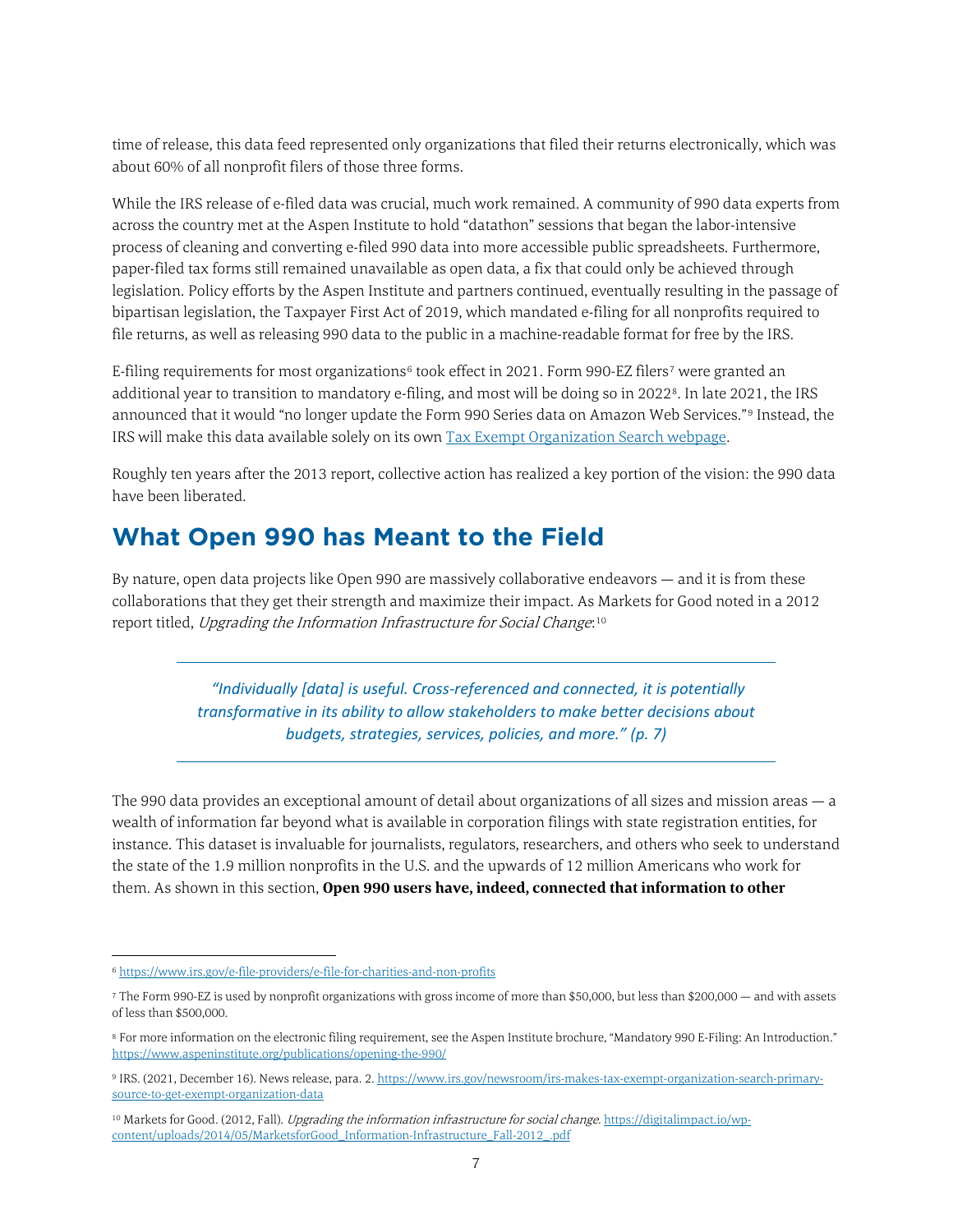#### **datasets for regulatory, investigative journalism, anti-fraud, public watchdog, community relief, nonprofit improvement, and research purposes.**

The Open 990 dataset has given the field new insight into areas of nonprofit activity not available before:

- With access to every electronically-filing nonprofit and every field on the 990 form series, Open 990 provides a **detailed baseline of the depth and breadth of the nonprofit sector**. One researcher observed that instead of approximately 200 variables available for the selected nonprofits in the pre-2016 dataset, the Open 990 data series provides more than 4,000 variables across the multiple forms. This depth and breadth also encourages nonprofits to develop their own peer comparisons — "How does our cash on hand compare to other nonprofits of similar size," "Is our endowment larger or smaller than other foundations with similar missions," "How do our senior staff salaries compare to other nonprofits in our region?" — without relying on proprietary data sources from third parties.
- Open 990 data allow any user to **look at millions of nonprofit organization filings at once**, instead of accessing the static image files for a single organization at a time. In 2014, for example, a study detailing the economic impact of nonprofits in California required manual data entry on top of paying a \$25,000 charge for access to digitized data for 40,000 public charities. With the Open 990 data, a 2019 repeat of the project avoided digitization charges and expanded to include all California electronically-filing nonprofits.[11](#page-7-0) Similar work in Michigan expanded a study of private foundations — where data were collected manually from 48 Michigan foundations — into a study that included more than 67,000 private foundations across the nation.[12](#page-7-1) Data providers and researchers are able to do things at a scale and speed that is unbelievable compared to just five years ago.
- Additional data **now include information from the forms that were inaccessible before**, especially on the schedules. Supplemental financial statements, summaries of donor advised funds (DAFs), detailed information about both nonprofit schools and hospitals, non-cash contributions, related party transactions, lobbying and political activity, and mergers and dissolutions are examples of the information now available with the Open 990 dataset. Further, these schedules are available at nearly a universal scale, instead of only selected items for selected nonprofits in a given sample. As one user noted, "I always tell people Open 990 nonprofit data is the best-kept secret in organizational studies."
- Machine-readable data means that Open 990 is a **key tool for ensuring good governance and transparency across the sector**. Charity regulators no longer spend weeks or months perusing individual PDF files, manually searching for patterns of suspicious organizational behavior. Open data means that questionable charity schemes  $-$  especially regarding fraudulent fundraising  $-$  are investigated and shut down faster than before. As one regulator said, "Relying on investigative journalists and whistleblowers is not as effective a monitoring device as having access to a universe of filings." Publishing machine-readable data also reduces errors that were previously introduced to the dataset via optical character recognition or manual data entry, processes previously used to transform image files into searchable information. Open 990 data users now see the data exactly as they were submitted by the nonprofit to the IRS, and the transparency encourages nonprofits to pay closer attention to what they are reporting and sharing with the public and with regulators.

<span id="page-7-0"></span> <sup>11</sup> <https://calnonprofits.org/publications/causes-count>

<span id="page-7-1"></span><sup>12</sup> <https://www.michiganfoundations.org/resources/payout-study>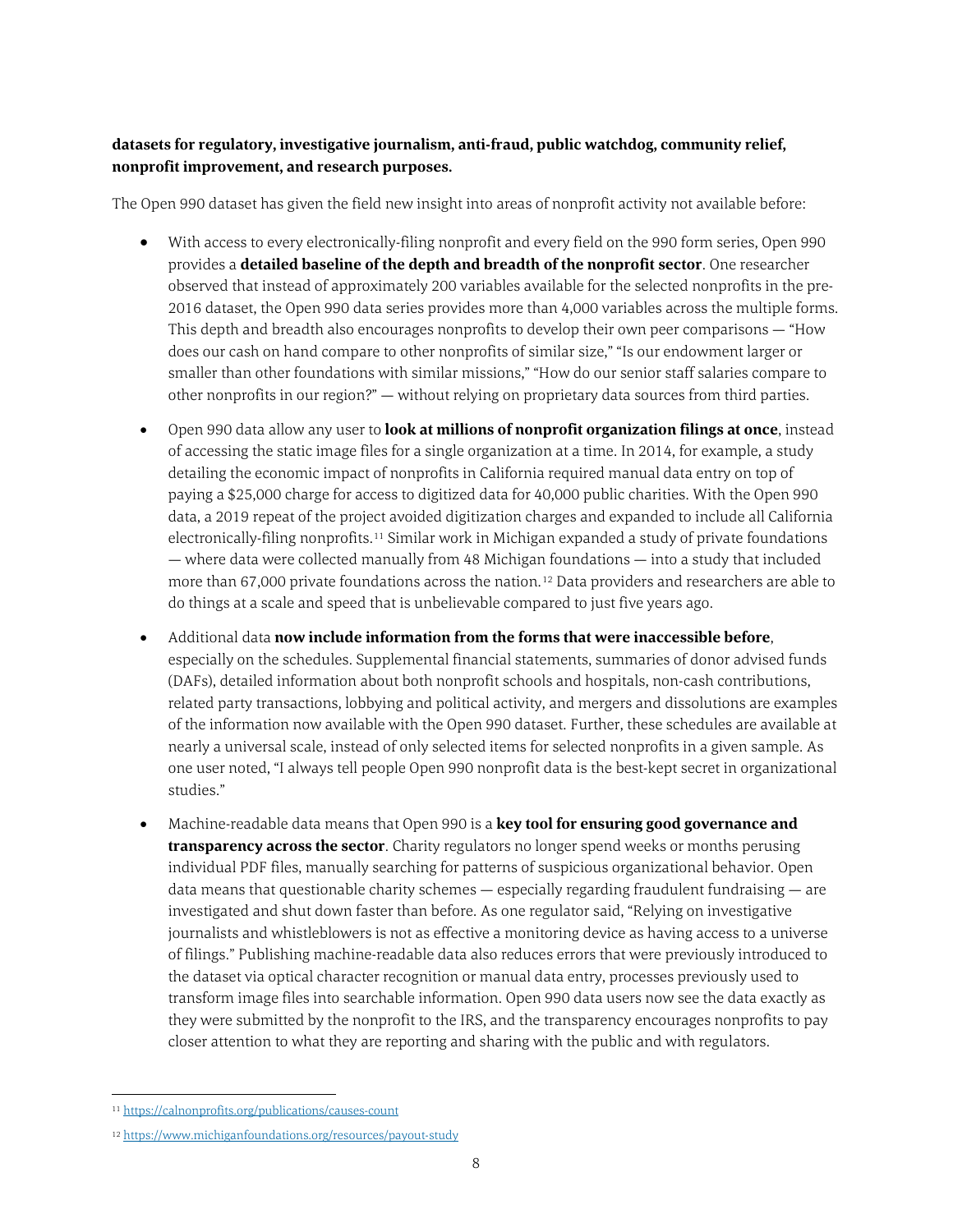*Advances in computer-based text analysis and natural language processing, coupled with more complete information from the 990, opens new avenues for research and analysis.*

- Advances in computer-based text analysis and natural language processing, coupled with more complete information from the 990, open **new avenues for research and analysis by enabling users to search open-text fields**, especially contained in Schedule O's "supplemental information" section. Many text fields, particularly from the forms' schedules, were not transcribed in the past, meaning this information is a new area for exploration. With new technologies, data processors can extract the mission statement provided by a nonprofit and update an organization's classification in ways that were impossible or impractical before. One Open 990 user noted that technological advances enable faster and more focused searches for nonprofits, such as, "Find all the nonprofits that focus on education of women or girls," or "Find all nonprofits that provide services to aging caregivers."
- Value-added datasets and applications are now developed faster because Open 990 is readily available at scale for technically-proficient data processors. Quite simply, data providers can more efficiently move to the next level of analysis because the baseline work is already done. Vanguard Charitable, for example, previously dedicated substantial time to uploading and parsing image files directly from the IRS, augmented by manual data entry by Vanguard Charitable's own staff as donor requests were received. Now Vanguard Charitable relies on a third party that directly accesses the Open 990 dataset, ensuring that electronic files are loaded into the DAF-provider's website shortly after release from the IRS. The increased speed of access and more universal coverage allowed Vanguard Charitable's internal staff to redeploy to value-added applications, including developing its Nonprofit Aid Visualizer (NAVi)[13](#page-8-1) during the early days of COVID-19 pandemic response — a scale and speed that was unattainable prior to 2016.

To more explicitly demonstrate the examples above, the research team compiled examples of how 990 data has been deployed from the perspectives of various stakeholders. Readers are encouraged to visit <https://johnsoncenter.org/resource/use-cases-from-publicly-available-990-data> for additional examples.

## <span id="page-8-0"></span>**Challenges**

The sheer volume of data available in the Open 990 is both one of its greatest assets and a "baked in" challenge. For example: nonprofit organizational data is collected and reported in many ways; by multiple actors at both the state and federal level; and shared back with the public through various companies, datasets, and networks. In addition, each form type asks for different information, and there may even be inconsistencies within one form type from year to year.

While unlocking the data was essential, public access to the Open 990 files was only the start of the work necessary for true public use.

<span id="page-8-1"></span> <sup>13</sup> <https://www.vanguardcharitable.org/navi>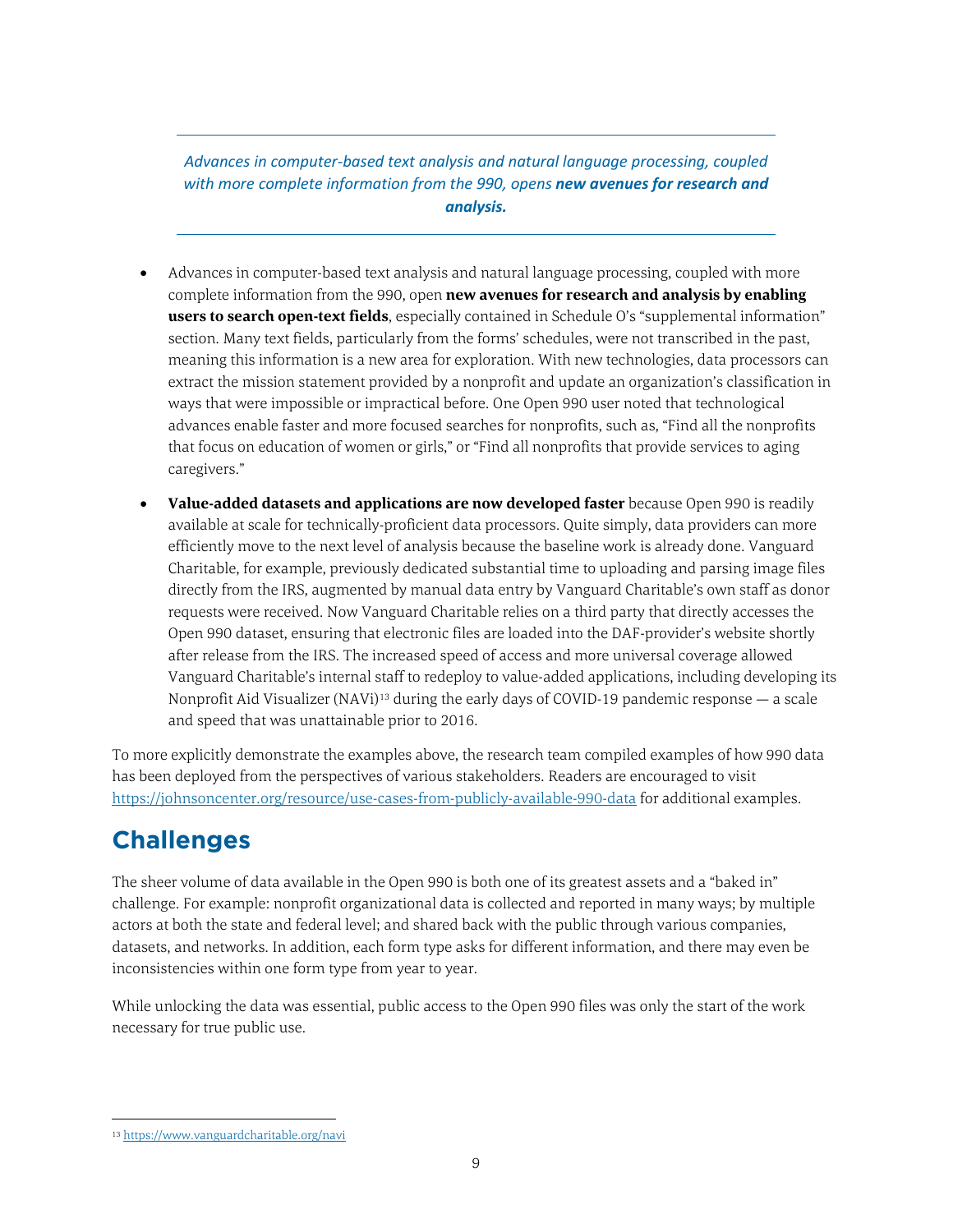#### <span id="page-9-0"></span>Ease of use is a real concern.

The total size of the Open 990 data means it is generally impractical for individuals acting alone to download, manage, or analyze the information. To review an electronically-filed 990, an individual journalist, regulator, or member of the public would need to complete many file structure, data acquisition, and data extraction tasks to use the raw feed. Industrial scale storage and computing power — found at a university, large nonprofit, or government entity — are necessary to fully download and manipulate this data, especially if the goal is to compare multiple organizations or track changes over time.

As one regulator noted, in many states there are a handful of staff in an Attorney General's office that may work part-time on charity issues and part-time on consumer protection issues. These regulators are highlyskilled attorneys — not data acquisition specialists or database analysts. They need a data file that is already structured, easily searchable, and readily available on both a trend-level and individual organization basis. While detailed information about a single organization is readily available from sources such as Candid or ProPublica, it is much more challenging to get a dataset of information for hundreds or thousands of filers at a time. Previously, NCCS and other entities maintained "grab and go" core data files that helped serve this role.[14](#page-9-2) In the Open 990 world, a user would go to one of the nonprofit academic research centers or consultants to access a similar file — or be prepared to download the Open 990 data, extract both the fields and nonprofits of interest, and construct a dataset before even starting the analysis. While the breadth and depth of Open 990 is revolutionary, it is a very "high effort" dataset for an individual user trying to have direct access.

In contrast, consider the difference between the raw, downloadable data from the Federal Elections Commission (FEC), compared to the easy-to-navigate "point and click" interface from the FEC itself.<sup>[15](#page-9-3)</sup> Then compare the FEC's simple interface to the wealth of data and additional context from the website, OpenSecrets.[16](#page-9-4) While election data is less extensive than the massive amount of data available in the 990 data series, and election data has been publicly accessible for more years, the FEC's example shows the possibility of a similar federally-collected set of data that has been cleaned and curated for the general public.

In addition, Open 990 lacks a comprehensive data dictionary. The IRS publishes the Open 990 data in a raw form, without an updated list of the field names, field types, and expected or valid values in the fields. The lack of a "schema," which provides a blueprint for how the underlying data are organized, makes it challenging for direct users to determine whether the same information is in the same field from year to year, or to determine which portions of the form are contained within each component of the raw data file.

#### <span id="page-9-1"></span>Perennial gaps and challenges remain.

The complexity and scale of the nonprofit sector presents a challenge to data collection and timely distribution of information. The 990 data is incredibly detailed, providing a wealth of insight into each individual organization. However, that also means we have not yet found sufficient ways to systematically gather and share all the individual elements that could ultimately enable the sector to do better work and generate more equitable and inclusive outcomes.

<span id="page-9-2"></span><sup>14</sup> See, for example[, https://nccs-data.urban.org/data.php?ds=core](https://nccs-data.urban.org/data.php?ds=core)

<span id="page-9-3"></span><sup>15</sup> <https://www.fec.gov/data/>

<span id="page-9-4"></span><sup>16</sup> <https://www.opensecrets.org/>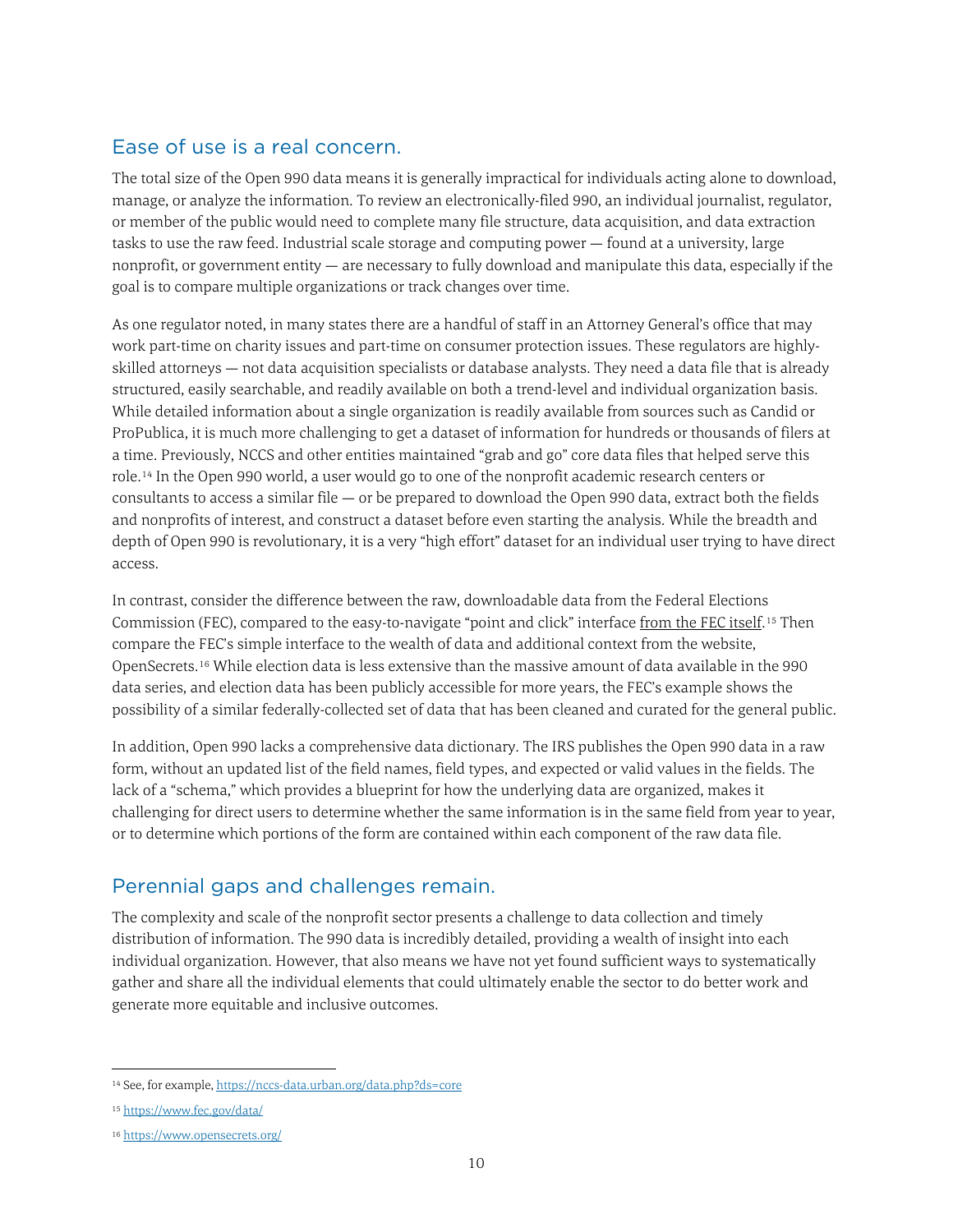Remaining gaps include:

- **The timeliness of data.** The IRS does not release the data from electronically-filed 990s on a predictable or particularly timely schedule. Up to nine to 12 months can pass between the time an organization files a 990 and the first appearance of the data in the open data repository. This makes it difficult for foundations and nonprofits seeking to respond promptly to changing needs and emergencies (such as a global pandemic or other natural disaster, for instance) to respond quickly and reach all of the organizations who might need, or be able to provide, assistance.
- **Incomplete information.** Even though electronic filing is mandated, some nonprofits provide required information in alternative formats that make electronic analysis more difficult. A common example is a foundation that provides its grantee list in an unstructured text attachment, instead of in the structured fields found on Schedule I, or a nonprofit that does not cleanly list its directors and compensation information in Schedule J. Missing data is also an issue, when fields are left partially or completely blank.
- **Mismatched input fields across the various 990 forms and potentially related datasets.** One advantage of open data is the ability to combine and/or compare large scale datasets from one source with others. However, inconsistencies in field naming, field definitions, and collected information requires a significant lift from human analysts to make those comparisons possible. The four primary 990 forms (990, 990-EZ, 990-N, and 990-PF) do not make the same input fields available to each category of filer<sup>[17](#page-10-0)</sup> — and even when the same fields are requested (such as revenue or expenses) they appear in different parts, sections, and line numbers of each form. For example, while the number of staff and volunteers is requested on the 990, similar information is not requested on the 990-PF. Similarly, while a grantee's Employer Identification Number (EIN) is included as part of the detailed listing of a community foundation's grants on the 990, there is no EIN field in the detailed listing of a private foundation's grants.
- **Not all nonprofits operate a single organization from a single location.** Existing data ascribes all organizational information to a single location on a map  $-$  a "home base," of sorts, for each nonprofit. However, many organizations operate from more than one location (e.g., a nonprofit daycare with many locations in a region), operate more than one branch (e.g., a federated network like the United Way), or share an EIN with other entities or programs that have their own public identity (e.g., the Tides Foundation provides fiscal sponsorship for Emerging Practitioners in Philanthropy and others).
- **For many of the sector's big questions, the data or linkage is not available.** While 990s provide an overall view of an organization at a moment in time, there is a significant amount of nonprofit sectorrelated data that we do not have access to. Examples include:
	- o a more robust and more frequent release of nonprofit employment data from the Bureau of Labor Statistics, as well as more regular updates to the Volunteer Supplement of the Census Bureau's Current Population Survey;

<span id="page-10-0"></span> <sup>17</sup> As one observer noted, this is an example of "no good deed goes unpunished." While it is logical for the IRS to require less information from a 990-EZ filer, the lack of information for these smaller nonprofits can make the organization seem "less real, less stable, and/or less transparent" compared to a full Form 990 filer. This informational difference is acute from a donor perspective, for example, in deciding between two nonprofits.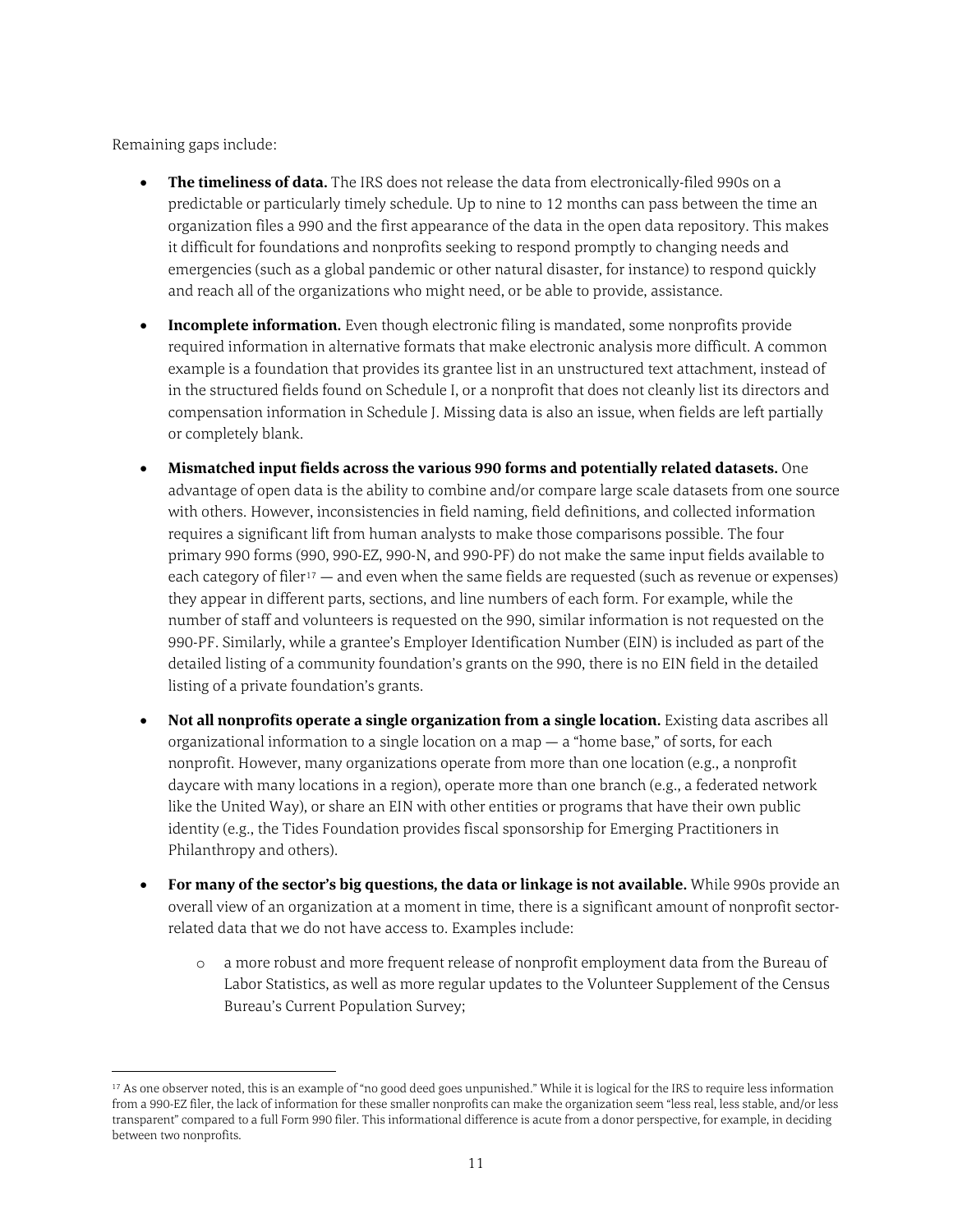- $\circ$  easy "round trip" information  $-$  e.g., the pathway necessary to find a nonprofit, find who funded that nonprofit, then find information about those funders and other grants from those funders to similar organizations;<sup>[18](#page-11-1)</sup>
- o up-to-date assignment of subsector codes (such as the National Taxonomy of Exempt Entities) for every nonprofit, which can then be reliably mapped to other categorizations such as the North American Industry Classification System (especially for nonprofit subsectors where there are ready comparisons to the for-profit sector, such as health care entities); and,
- o direct links from federal-level data (e.g., IRS data) to state- and local-level data, such as charity and/or fundraising registrations and corporate organization, service territories, or community-wide regulatory and informational filings (e.g., a hospital's latest Community Health Assessment or Community Health Improvement Plan).

These are not merely academic concerns. For example, while the EIN was required as part of the application for a Paycheck Protection Program (PPP) loan, the EIN was not included as part of the data released by the Small Business Administration in the early days of the COVID-19 pandemic response. This omission effectively blinded regulators, journalists, and nonprofit leaders alike in determining whether PPP loans were effectively distributed across the nonprofit sector, let alone nonprofits in one state compared to another.

#### <span id="page-11-0"></span>Inspiration and lessons learned from other Big Data projects

As noted above, the Open 990 project is one of many open data projects currently in operation. Over time, these projects have yielded inspiring stories and cautionary tales to help guide the work of Open 990 efforts going forward.

- **The real power comes when datasets are combined with one another — and with human intelligence.** Individual datasets have great value as tools for understanding aspects of a certain topic. When datasets are combined, however, with one another and with human meaning-making, their potential for creating actionable value increases exponentially. For example, the usefulness of 990 data improves when it is matched to:
	- o state-level entity registrations for example, linking the federal EIN to the unique state-level identifier where the entity is registered/incorporated;
	- o American Community Survey and census data, especially related to the population within a community-focused nonprofit's service area; and
	- o datasets that show participation in federal activities, such as contracts and grants from Federal agencies to nonprofit organizations as well as nonprofits that received Paycheck Protection Program assistance during the COVID-19 pandemic.

However, as we move from "open data" to "big data" — that is, aligning and combining different datasets in order to reveal larger insights beyond the basic inputs — we run the risk of producing misleading results if we remove human judgment from the equation. Big data is not a substitute for

<span id="page-11-1"></span><sup>18</sup> Or, similarly, find a nonprofit, find the directors of that nonprofit, and then see what other nonprofits that person is associated with either as a director, contractor/vendor, or employee.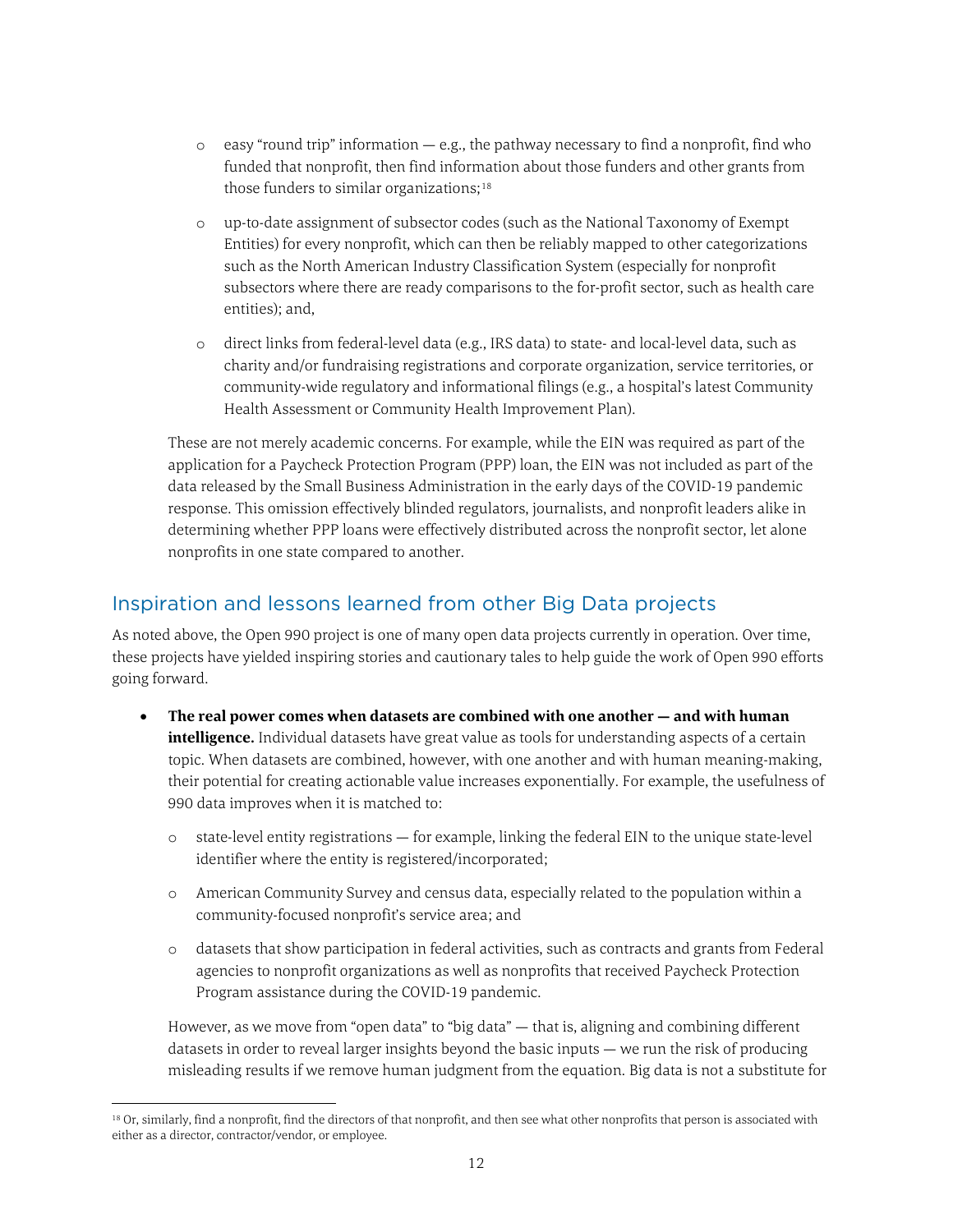human experience and judgment — it should augment and inform professional judgment. The creators, administrators, and users of open data projects must take implicit bias and discrimination into account and actively work to mitigate the risk of unintended harms.

An example of this is visible in the case of NarxCare, a big data medical software program intended to identify individuals at risk for opioid abuse [\(Szalavitz, 2021\)](https://www.wired.com/story/opioid-drug-addiction-algorithm-chronic-pain/). NarxCare combines data from a person's medical and prescription history, public emergency services data, and criminal justice data, among other sources, to compute an individual's so-called Overdose Risk Score. However, because the system can retrieve data from multiple sources linked by a person's name and date of birth, related items — such as veterinary prescriptions — have resulted in a skewed score and denial of treatment for patients in need of real help.

Similarly, problems may arise as natural language processing and artificial intelligence are used to parse the free text fields. Older and/or larger nonprofits may write more nuanced and richer descriptions of their missions and programs, while smaller and/or younger nonprofits may use more straightforward and/or shorter descriptions. As machine-learning techniques analyze the text fields, will this do more to lift up previously underfunded nonprofits — or simply reinforce existing structures and size biases of more well-funded organizations?

*Big data is not a substitute for human experience and judgment — it should augment and inform professional judgment. The creators, administrators, and users of open data projects must take implicit bias and discrimination into account and actively work to mitigate the risk of unintended harms.*

• **The more a dataset gets used, the more flaws are identified — and the result can be higher quality data.** Joining datasets is hard. The more frequently data is used, combined, and analyzed, the more flaws in a dataset come to light. APIs break, scripts break, entity names vary across datasets (e.g., differences in capitalization, punctuation, abbreviations). Corporate names can change, or an organization can gain or shed new locations and branches without updating their EIN. Data dictionaries are not always provided with the data, and when they are provided, frequently they are out of sync with the most recent dataset. Different states collect and make available different types of data from different years and in different formats.

This is not a new issue, nor a challenge inherent only to open data projects (see also Fisher et al., [2002;](https://www.proquest.com/docview/213984302?fromopenview=true&pq-origsite=gscholar) [Gordon et al., 2007\)](https://www.proquest.com/docview/213986699?pq-origsite=gscholar&fromopenview=true). As these projects put data and analytical capacity into the hands of more and more people, the potential for incorrect, mismatched, or otherwise flawed data to cause harm grows — especially when regulators, investigative journalists, and others are looking to draw conclusions from the data available. Without a common system for error-checking and data cleaning, this pitfall will continue to cause trip ups.

But while open data can be like having too many cooks in the kitchen, the good news is that every cook brings their unique recipe to the table. With every additional pair of eyes on a dataset, the more people and organizations find ways to clean and improve the data and put it to greater use. The open nature of the project means that entities are effectively crowdsourcing the work of improving the data's quality over time.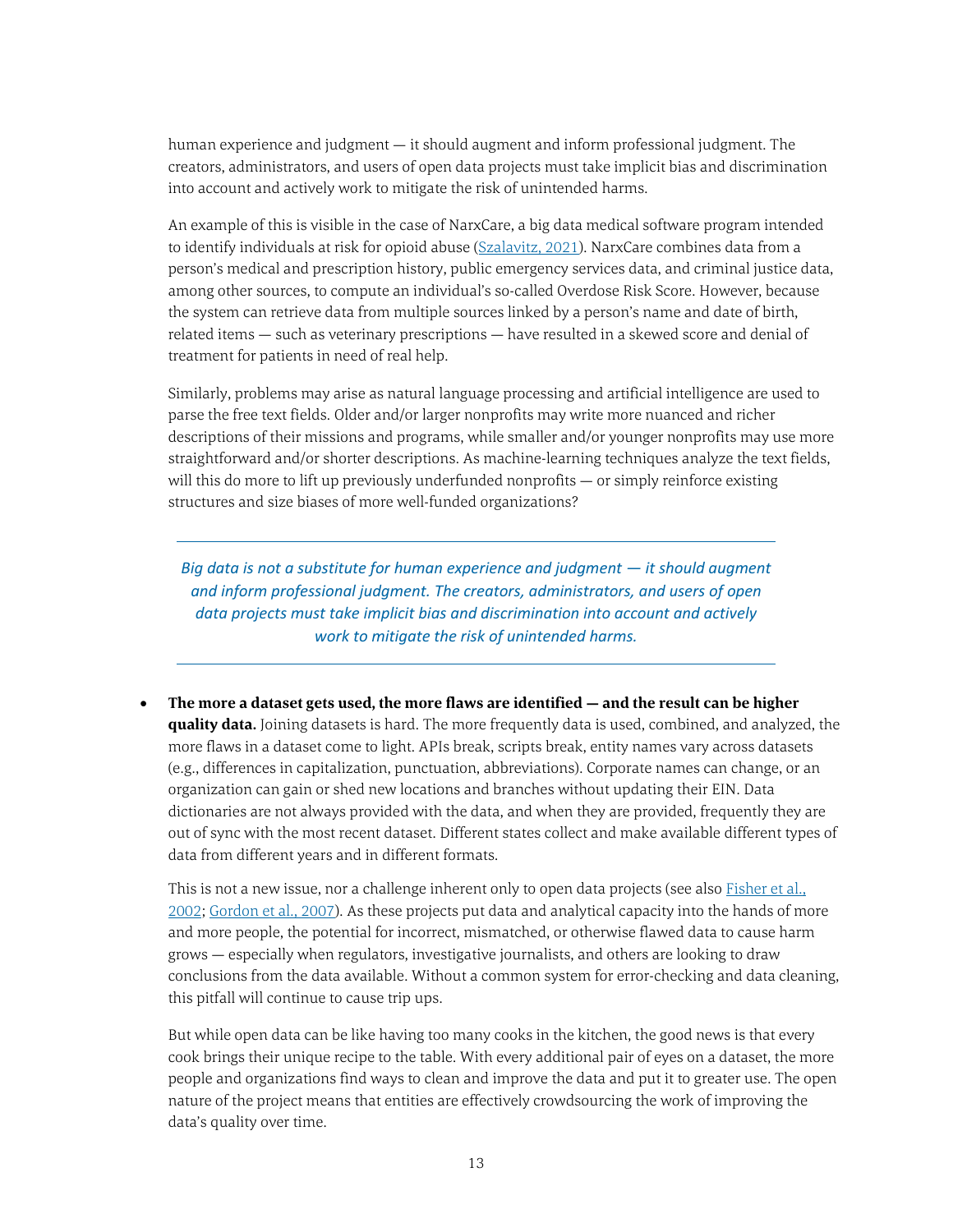• **Ongoing maintenance and updates are as important as the initial release — but are not as interesting to funders.** Once the initial work is completed and published, an ongoing series of tasks — data acquisition, data cleaning, historical archives, data evangelizing — can keep whole teams busy for years. Open data is merely freely available; its usefulness is the base of a mountain that can soar to unimaginable heights — but only if effectively resourced. But "maintenance" is not the easiest sell.

Our discussion with the organization OpenSecrets, for example, related the story of congressional financial disclosures. For several years, OpenSecrets had posted the image files of personal financial disclosures to its website. However, as the Enron company began to fail, it was very difficult for journalists to identify which members owned direct stock in the company. In the worlds of campaign finance as well as journalism, when something happens observers need to have the data on hand, not be required to generate the data in the middle of an election cycle or cataclysmic financial situation. The "grunt" work of ensuring that as many fields as possible are as searchable as possible, every time a new data file is released, takes ongoing maintenance and operational support from funders, subscribers, or donors.

#### <span id="page-13-0"></span>**Recommendations**

The availability of Open 990 data has led to a rapid increase in the knowledge of the sector because observers are now able to analyze data about the sector at scale, nationwide, and over multiple years. As research continues, linking Open 990 data to other datasets, as well as deploying new machine-learning techniques and artificial intelligence as part of data analysis, will yield even more knowledge. But this massive dataset has also highlighted challenges, some inherent in the data, while other challenges emerged from the way the data is currently made available.

These challenges are not insurmountable  $-$  in fact, they point towards potential solutions that encourage collaboration and shared meaning-making across the nonprofit sector and alongside partners in other sectors and communities. To move the Open 990 Project forward, we have to be our own greatest advocates.

> *These challenges are not insurmountable — in fact, they point towards potential solutions that encourage collaboration and shared meaning-making across the nonprofit sector and alongside partners in other sectors and communities.*

#### <span id="page-13-1"></span>Collaboration is essential to create a coordinated Open 990 data ecosystem.

Today, Open 990 data is processed via an informal network of volunteers, researchers, and both commercial and nonprofit data providers. The need for industrial scale computing, for instance, opens the door for consumers to use third-party intermediaries such as Candid's GuideStar or ProPublica's Nonprofit Explorer to parse and present information about single nonprofits — or use fee-for-service offerings from entities such as Candid, DataLake, or Citizen Audit to create custom data extracts of multiple organizations across years. These intermediaries provide small-scale peers and those without in-house data expertise with the data and insights they need to target programs, evaluate impact, and identify collaborators. Similarly, some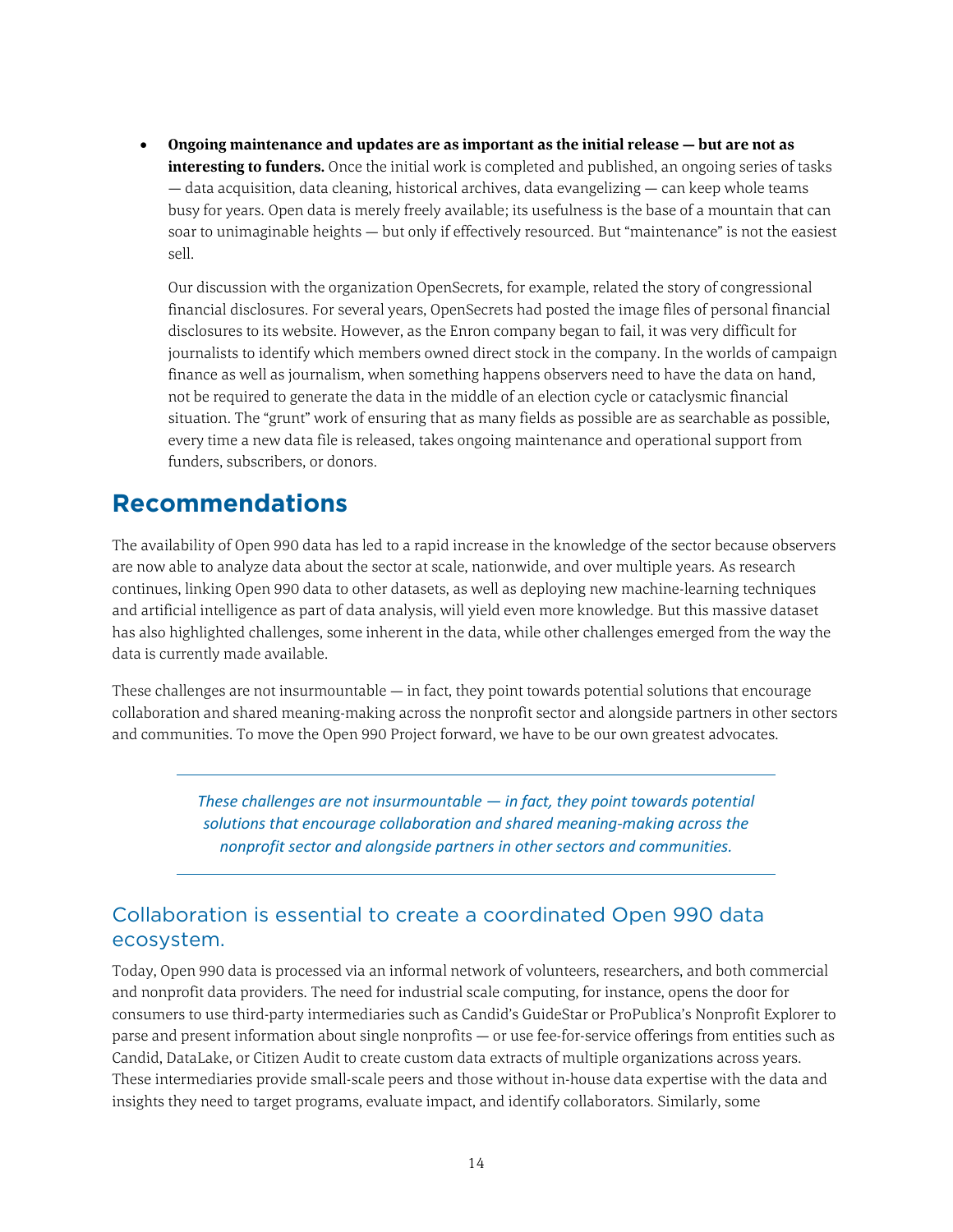researchers and data experts have published code to GitHub.com which gives anyone easy access to the raw IRS 990 data at no cost, and provides helpful step-by-step instructions.

But what is missing is a coordinated tier of supports with clear access points. For example, a coordinated ecosystem would make available:

- A base level offering with access to the raw data feed from the IRS, similar to what exists now, but adding a regularly updated code book and stable data release schedule.
- A level 1 offering that de-duplicates and cleans the raw data feed, offering the resulting complete dataset in multiple formats such as SQL, JSON, and XML for ease of use.
- A level 2 offering that translates the level 1 dataset into tables containing selected variables, presorted by state and/or subsector, provided to users in SQL and XLSX formats for widest accessibility ("grab and go" datasets of the most commonly used variables).
- A level 3 offering that summarizes the existing data feed on a monthly, quarterly, and annual basis for trend analysis in XLSX format for broad availability.

This ecosystem creates multiple places for engagement from commercial and nonprofit data providers alike, while also increasing the accessibility and utility of the data files for custom "mash ups" of data with other, related datasets. By reducing or eliminating the time necessary to obtain and clean the raw Open 990 data, a coordinated approach can save the sector an enormous amount of time and resources, avoiding a massive duplication of efforts while also increasing the speed of innovation.

#### <span id="page-14-0"></span>The IRS can take essential steps to improve the utility, consistency, and accessibility of the existing Open 990 data.

Each of the items below has been previously noted by the Aspen Institute's Nonprofit Data Project through public comment to the IRS. While each of these steps appear relatively small in isolation, collectively these administrative changes are essential to improving the public's access to and use of Open 990 data.

- Provide a regular schedule of data release dates to improve analysis and use, including the expected lag time between the date of filing and the date of public availability.
- Publish the data schema for the existing raw data feed and create/improve data indices.
- Engage the research community for suggestions about improving machine-readable data accessibility and categorization in text fields, such as in Schedule O and elsewhere.

#### <span id="page-14-1"></span>Provide support for the IRS tax-exempt staff — especially the data processing team.

Because the 990 forms generally do not generate revenue for the U.S. government, there is less impetus for the IRS to dedicate resources to ensuring that the data they receive and release to the public is accessible and useful. The IRS staff dedicated to this work has been historically underfunded, especially relative to the size of the nonprofit sector and its share of both employment and wages in the United States.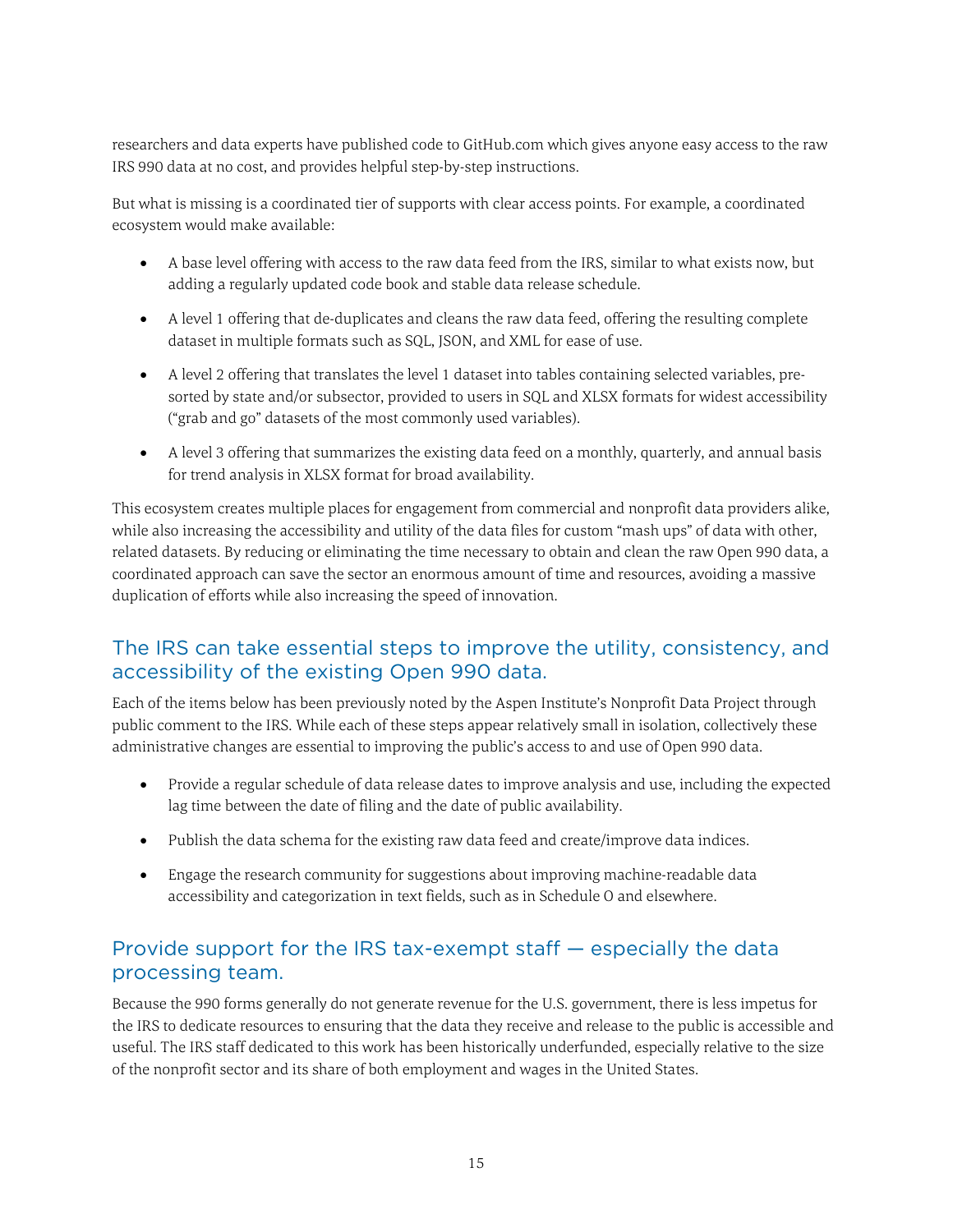#### <span id="page-15-0"></span>Require federal agencies to disaggregate nonprofit data.

The single best action to quickly advance knowledge throughout the nonprofit sector would be to require every federal agency to disaggregate its data for the nonprofit sector whenever it publishes data at a sectoral or industry level. This includes requiring the U.S. Department of Labor to release statewide and sub-sector summaries of nonprofit employment and wages on a quarterly basis.

#### <span id="page-15-1"></span>Encourage or require existing Open 990 data providers to be more transparent.

The informational nature of the IRS Form 990 also means that there are few consequences for a nonprofit if it provides incorrect data or omits data in its filings with the IRS. There is no standardized — and publicly available — system for error detection and correction of the data contained in the Open 990 data feed. This means that any entity wishing to use the Open 990 datasets is left to construct their own systems for error checking and correction — or to simply take the raw Open 990 data feed "as is" and accept errors and inconsistencies as a "known risk." Those who use 990 data and develop solutions to problems should be encouraged to share their knowledge with others. In addition, the IRS should be required to publish the error detection and correction business rules it uses in processing the Form 990 returns. Coupled with this, creating incentives and outlets for major Open 990 data providers to publish their error detection and correction business rules would allow users to examine additional checks and balances they could utilize depending on their research needs.

## <span id="page-15-2"></span>**Conclusion**

When we put data into the hands of individuals and organizations working for the public good — and when we come alongside them with the tools and expertise necessary to easily access, use, and track that data over time — we create the conditions that encourage a sea change in the social sector. We build a foundation of transparency and clarity that can encourage public trust in nonprofits [\(Edelman Data & Intelligence, 2021](https://www.edelman.com/trust/2021-trust-barometer)) and empower the kinds of community-grounded organizations and programs that more efficiently solve problems and advance an equitable future.

The availability of Open 990 data allows new insights into the health of the nonprofit sector as well as the pathways along which funds, resources, and people travel across organizations and communities. Five years after the release of Open 990 data, this initiative is encouraging enhanced collaboration, trust, and accountability through active use of the dataset. With additional coordination — matching the 990 data to other existing public datasets, and clarification from the IRS and other stakeholders on the underlying data structure and cleaning procedures — Open 990 data has begun to generate important insights and support a thriving civil society.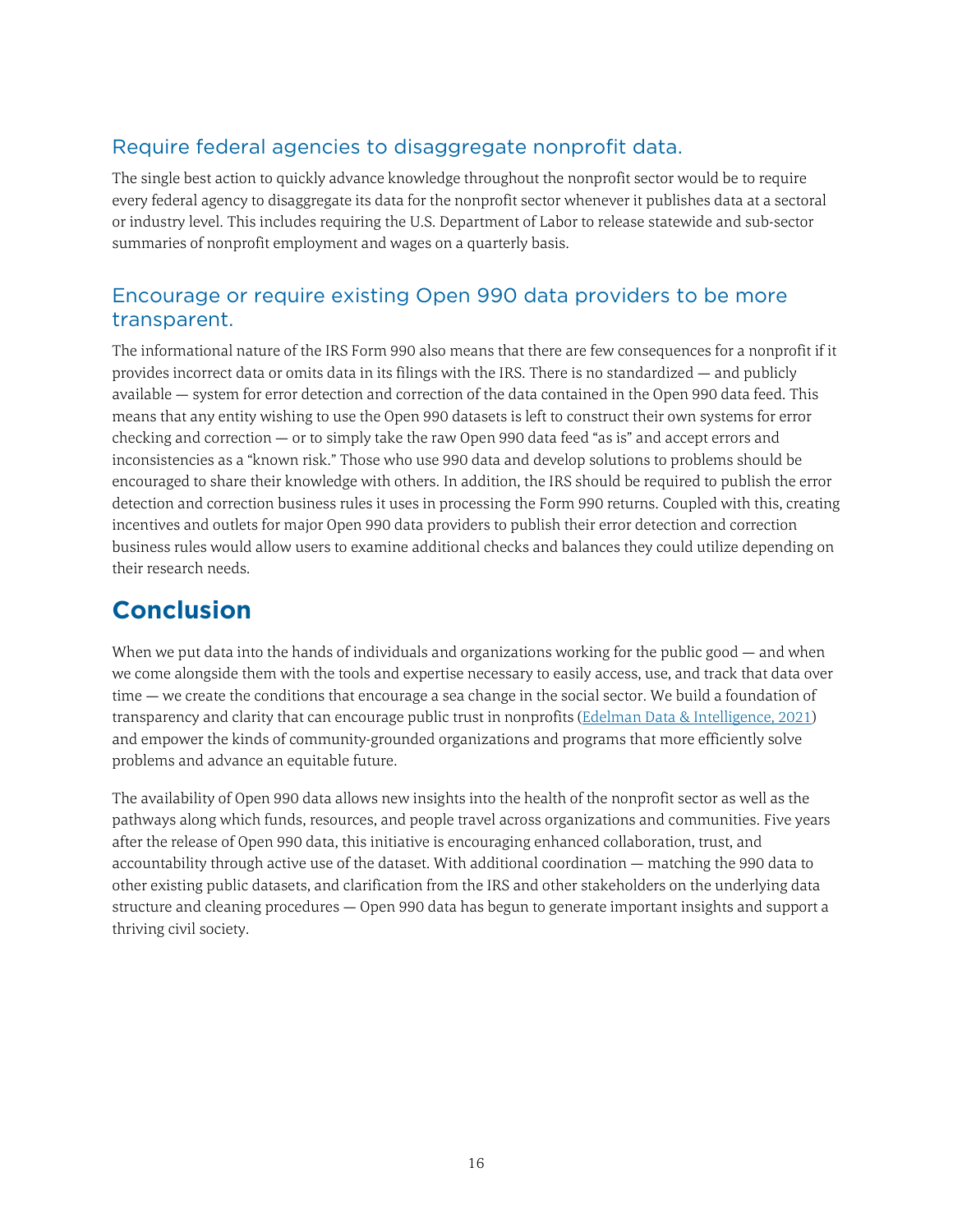## <span id="page-16-0"></span>**Appendix: Tools for Accessing the Open 990 Data**

Examples are presented in each category **in alphabetical order by host institution/program**.

#### <span id="page-16-1"></span>Where to access the Open 990 raw data

- Prior to January 1, 2022, the Internal Revenue Service Registry of Open 990 Data on Amazon Web [Services](https://registry.opendata.aws/irs990/) had been the official source for data released by the IRS. In 2016, the IRS began releasing efiled 990 data, approximately 60%–65% of filers at the time, to Amazon Web Services (AWS) for public use, free of charge. It is available for years 2013 to 2021. The data has been posted as XML files.[19](#page-16-4)
- Starting on January 1, 2022, the Internal Revenue Service Tax Exempt Organization Search Bulk Data [Downloads](https://www.irs.gov/charities-non-profits/tax-exempt-organization-search-bulk-data-downloads) page is now the main repository for 990 downloads in both PDF and XML formats, organized by year and month, depending on the format.

#### <span id="page-16-2"></span>How to access and use Open 990 raw data

- Th[e Registry of Open 990 Data on Amazon Web Services](https://registry.opendata.aws/irs990/) has a list of tools and applications for using the raw 990 data.
- Th[e Nonprofit Open Data Collective](https://nonprofit-open-data-collective.github.io/) on GitHub.com serves as a shared repository of tools, tips, and resources for cleaning and processing 990 data, including a helpful link to the ARNOVA 2017 workshop, [Open Nonprofit Data,](https://lecy.github.io/arnova-2017-workshop/OpenData/) and a place where scholars and others can share research. The website also includes [a long list of other helpful websites and datasets](https://nonprofit-open-data-collective.github.io/overview/) for nonprofit research, such as [a tool that can tell](https://github.com/fjsantam/nonprofit-efiler-990s) whether a nonprofit has a recent e-filed return and a way to [classify nonprofit](https://nonprofit-open-data-collective.github.io/machine_learning_mission_codes/)  [mission statements,](https://nonprofit-open-data-collective.github.io/machine_learning_mission_codes/) and a way to convert the list of board member names int[o a more user-friendly](https://github.com/Nonprofit-Open-Data-Collective/peopleparser/blob/master/README.md)  [format.](https://github.com/Nonprofit-Open-Data-Collective/peopleparser/blob/master/README.md)
- [IRSx.info](http://www.irsx.info/metadata/forms.html) includes information that helps 990 data users convert raw XML files into named variables, with each data point mapped to its location on the IRS Form 990 series filings.

#### <span id="page-16-3"></span>Examples of sites that use and leverage Open 990 data

- American University [The Accountability Project](https://www.publicaccountability.org/) gives researchers and journalists tools for searching across public datasets, including 990s and more than 1.4 billion public records. In addition to 990 data, the site includes data on business ownership, public employees, medical facilities, voter registration, and government spending.
- [Candid](https://candid.org/) provides research on trends in the nonprofit sector and gives users the ability to look up individual nonprofit and foundation tax forms. Candid'[s GuideStar](https://www.guidestar.org/) provides free access to individual nonprofit and foundation tax forms, and [FDO Quick Start](https://fconline.foundationcenter.org/welcome/quick-start) contains free profiles of grantmakers. Both platforms offer more in-depth and customized information upon subscription as well as reports on nonprofit compensation. Nonprofits may earn seals of transparency on their online profiles to help attract donors.

<span id="page-16-4"></span> <sup>19</sup> As of December 31, 2021, this site has been replaced by the IRS bulk data download site in the second bullet. Starting January 1, 2022, the IRS site will contain historical archives as well as receive updated data, while the AWS site only maintains historical archives.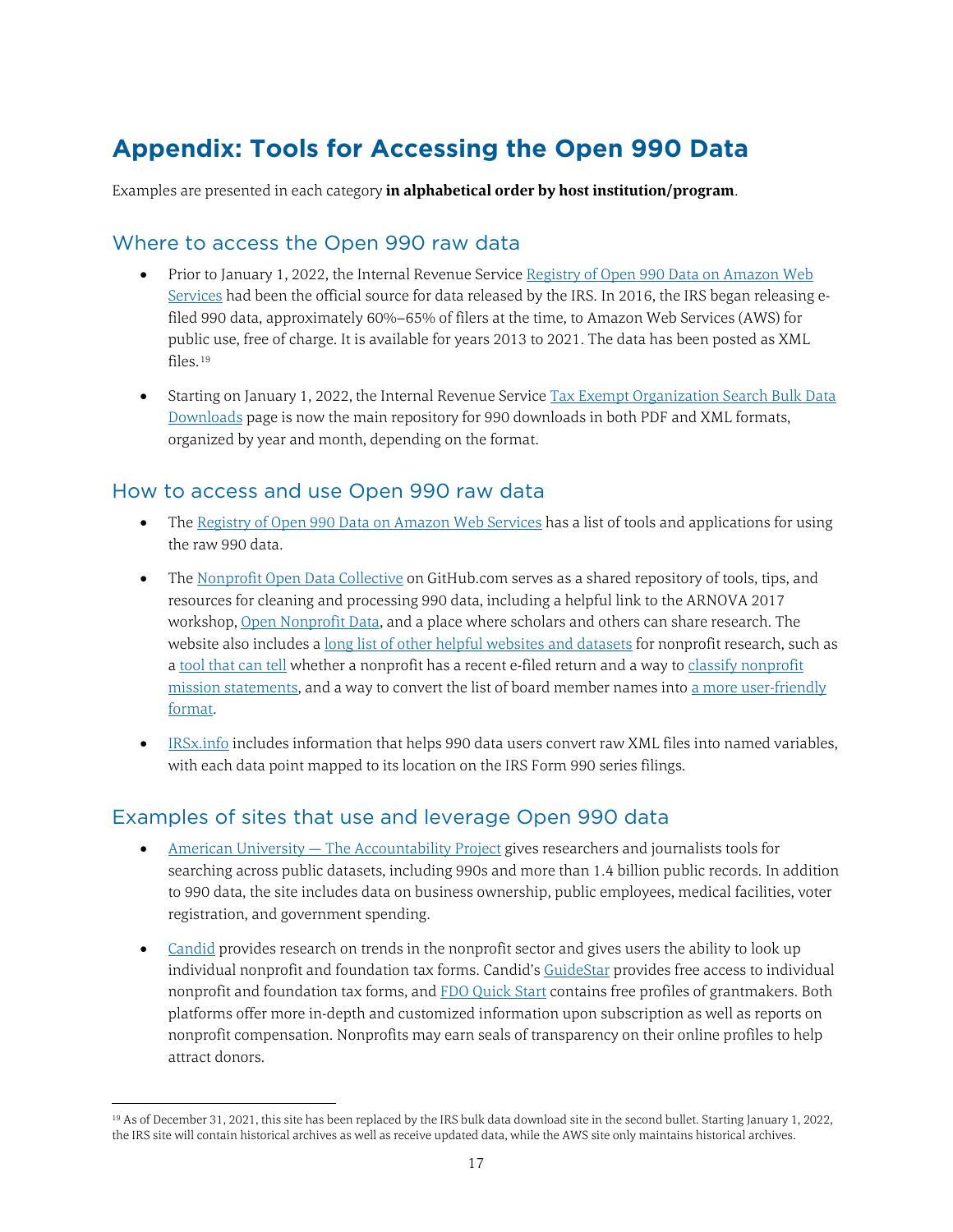- [Cause IQ](https://www.causeiq.com/) provides tools to help a variety of businesses, nonprofits, and others grow their nonprofit client base, research organizations, and find funding. Users can search nonprofit organizations based on location (city or state) and category (colleges, nursing homes, animal organizations, etc.). This platform also contains 990-based research reports, such as a guide to COVID-19 Relief Funds.
- [Charity Navigator](https://www.charitynavigator.org/) assists donors by providing them with free access to data, tools, and resources that guide philanthropic decision-making, including advanced searches of nonprofits by issue area, rating, and more. Charity Navigator's Encompass Rating System uses open 990 data to rate a growing number of nonprofits across several key indicators, including: Finance & Accountability, Impact & Results, Culture & Community, and Leadership & Adaptability.
- [CitizenAudit.org](https://www.citizenaudit.org/) has a searchable database of Form 990s, including access to 15 years of Form 990 disclosures. Users can easily search for keywords inside the IRS filings, and more custom needs can be met, from alerts and notifications for the latest filings to the creation of tailored lists. CitizenAudit charges an annual subscription fee though basic searches are free.
- [DataLake Nonprofit Research](https://www.datalake.net/) provides custom national, statewide, and regional reports and datasets for a fee. They offer access to 30 years of Form 990 data and National Taxonomy of Exempt Entities (NTEE) classification of most tax-exempt 501(c) organizations.
- [Foundation Mark](https://www.foundationmark.com/#/) provides indices and reports on the performance of foundation investments.
- [GivingTuesday Data Commons](https://www.givingtuesday.org/insights/givingtuesday-data-commons/) provides access to e-filed 990 data and a host of resources for analysis of 990 and other data, with free registration. The site includes data visualizations and dashboards, as well as links to code, data cleaning files, scripts, and more.
- [Grantmakers.io](https://www.grantmakers.io/) provides foundation profiles and a tool for searching grants.
- [HospitalFinances.org](http://www.hospitalfinances.org/) is a platform by the Association of Health Care Journalists that makes nonprofit hospital finances easier to access, search, and analyze. Searches can be conducted by entering the name of facilities or individuals and results will show information on finances, charity and indigent care, compensation, and more.
- Th[e open990.org](https://www.open990.org/org/) website contains nonprofit profiles as well as [resources](https://www.open990.org/resources/) from other researchers and organizations. The site also contain[s free datasets](https://www.open990.org/catalog/) on topics such as hospitals (Schedule H data) and executive compensation.
- [ProPublica's Nonprofit Explorer](https://projects.propublica.org/nonprofits/) enables searches of nonprofit tax returns through a variety of filters, including state, major nonprofit category, organizational type, people, and full-text search. This site also includes PDFs of Federal Single Audits for nonprofit organizations that spent \$750,000 or more in federal grant money in a single fiscal year.
- <span id="page-17-0"></span>• NAVi – [Nonprofit Aid Visualizer](https://map.vanguardcharitable.org/) and NAViHH - Nonprofit Aid Visualizer for Hunger and [Homelessness](https://hunger.navi.vanguardcharitable.org/) from Vanguard Charitable provides search tools using filters focused on finding nonprofits to donate to support COVID-19 pandemic relief, hunger, and homelessness. The sites include nonprofit profiles and maps of the distribution of nonprofits.